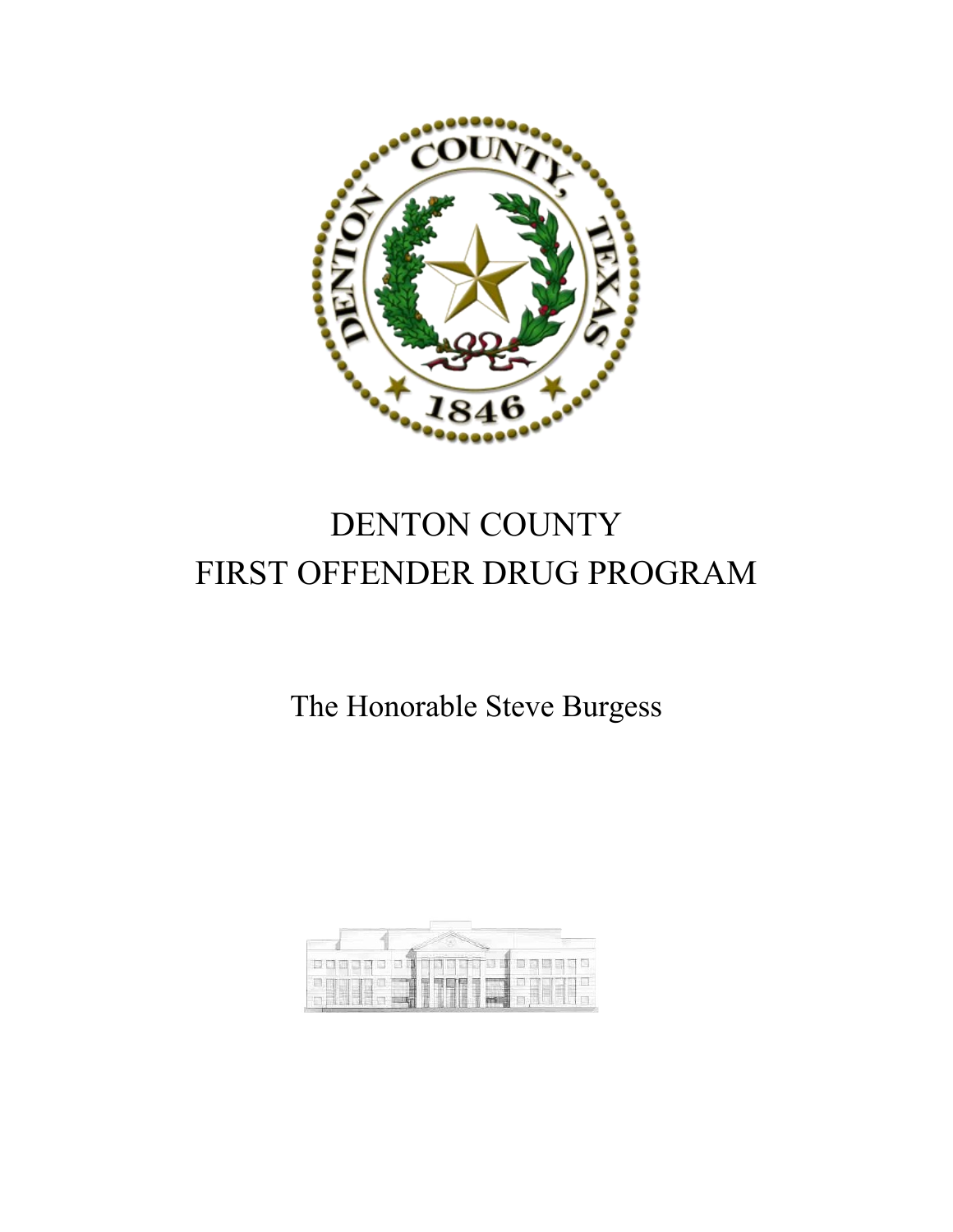#### **FIRST OFFENDER DRUG PROGRAM**

#### **Primary Mission and Purpose**

To improve the overall quality and efficiency of the criminal courts by diverting low risk / low needs drug offenders to a program that will enhance public safety, reduce crime, hold offenders accountable, increase sobriety among drug offenders, reduce congestion in the criminal court dockets, and reduce costs to our community. The individuals in the First Offender Drug Program are first time offenders who would be considered a "self-correctors."

#### **Eligibility**

In order to be considered for the First Offender Drug Program (FODP) an applicant must be arrested for a drug offense.

The following offenses may be eligible for the First Offender Drug Program:

- 1. Possession of a Controlled Substance, Under 1 gram,
- 2. Possession of a Controlled Substance, 1-4 grams
- 3. Possession of a Controlled Substance, 4-400(only if that Substance is in Penalty Group 2)
- 4. Possession of a Controlled Substance under 28 grams, PG 3 and 4
- 5. Tampering with Evidence Destruction of Marijuana or other Controlled Substance

An applicant must also be approved by the Criminal District Attorney's Office.

#### **Arrests that Prevent Admission into the Program**

An applicant cannot have been convicted, have a past community supervision or deferred adjudication, be on a current community supervision or deferred adjudication for **any** criminal offense other than Class C misdemeanors. Likewise, the applicant cannot have any current pending arrests (other than Class C misdemeanors) that did not arise out of the same transaction as the drug offense for which the applicant is seeking admission. Juvenile arrests are addressed on a case by case basis.

### **Entry Process**

**Step 1:** A Defendant speaks with his/her attorney or the attorney speaks with the client about participating in the First Offender Drug Program.

**Step 2:** Defendant's attorney requests consideration by emailing the Assistant District Attorney, Rick Daniel, at [rick.daniel@dentoncounty.gov](mailto:rick.daniel@dentoncounty.gov) requesting consideration.

**Step 3:** The Assistant Criminal District Attorney approves or denies Defendant for the First Offender Drug Program and notifies the attorney of record.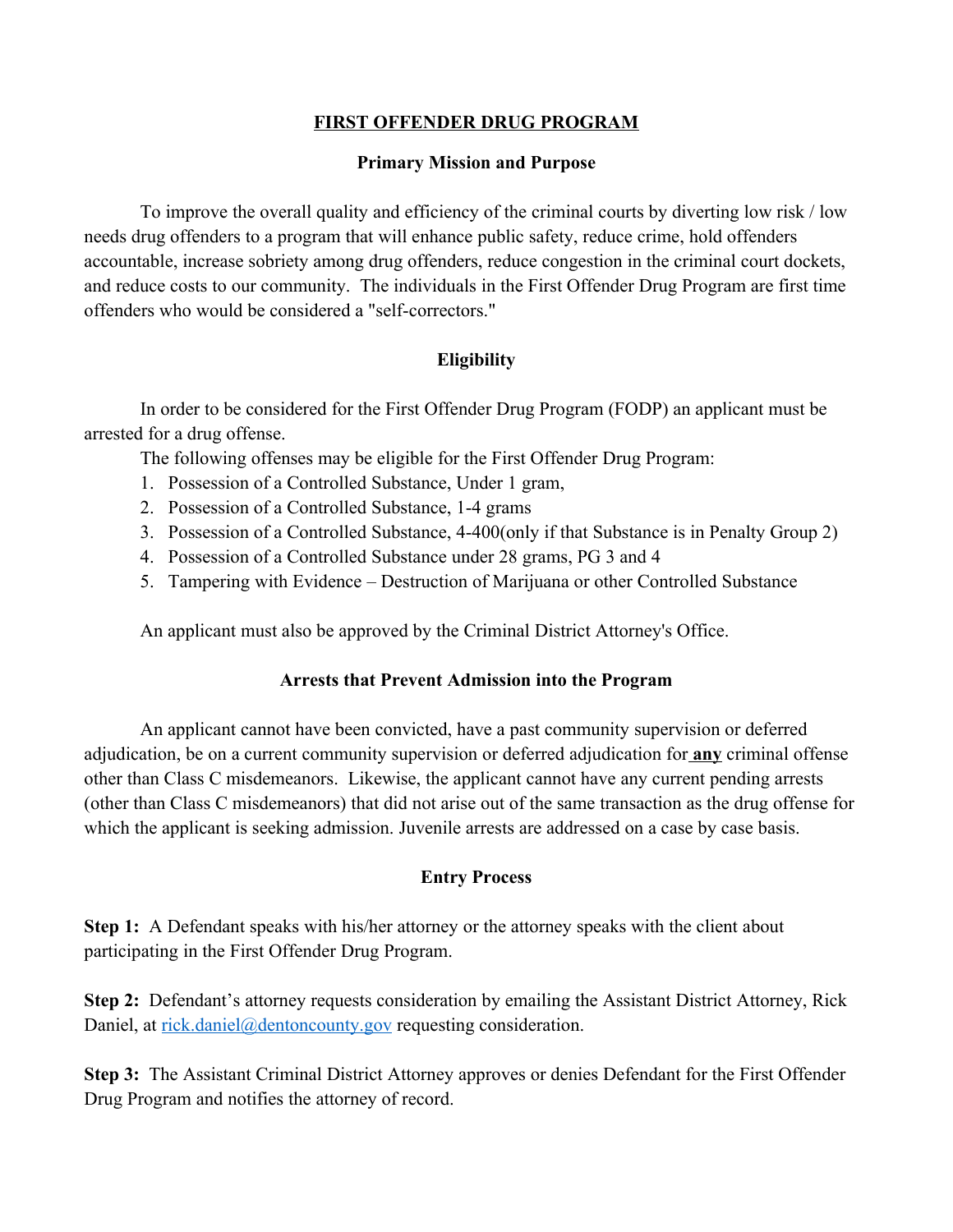**Step 4:** If approved, Defendant's attorney is notified and requested to select a plea date from a list of available plea dates (FODP plea dockets are once a month on a designated Wednesday at 1:00 pm in the 158th Judicial District Court).

**Step 5:** The Defendant's attorney notifies the Assistant District Attorney of the selected plea date.

**Step 6:** The Assistant District Attorney has the case transferred to the 158<sup>th</sup> Judicial District Court and set for a plea on the selected date.

**Step 7:** The Defendant will report to Denton County Community Supervision at 650 South Mayhill, Denton Texas, 76208, **on the Monday of the week prior to the week of the scheduled plea to submit to a UA**.

**Step 8:** The UA will be sent to the lab and tested during the week and two days prior to the plea.

**Step 9:** If the UA results are positive, the court coordinator for the 158<sup>th</sup> Judicial District Court will remove the Defendant's case from the plea docket and notify Defense Counsel of the new announcement setting on the court's regular docket.

If the UA results are negative, the Defendant will be notify by phone to return to the Denton County Community Supervision at 650 South Mayhill, Denton Texas, 76208, **at 10:00 am on the day of the plea** to pay the \$575 fee for the program and complete the orientation. After going to community supervision at 10:00 am, the Defendant and Defense Counsel will go to the 158th Judicial District Court **at 1:00 pm** to enter the Defendant's plea and enter the program.

#### **Primary Program Requirements**

The First Offender Drug Program is designed to be minimalistic and defendants will receive minimum supervision. There are no progressive sanctions. Any violation of the programs requirements will result in automatic removal. Individuals removed from the program will not be allowed back into the program. No consumption of unapproved controlled substances, alcohol or CBD products is allowed while in the program. Defendants have only one appearance in court. That appearance is the scheduled appearance for the initial plea and admission to the program.

The length of the program is  $180 \text{ days}$ . The cost of the program is \$575.00 which includes testing done at Denton County CSCD. The \$575.00 must be paid the day before court. A \$180.00 lab fee must be paid within sixty (60) days of the plea. The participant must provide 16-18 clean random UAs over the 180 days. The participant must complete an 8 hour drug education program or chemical dependency class.